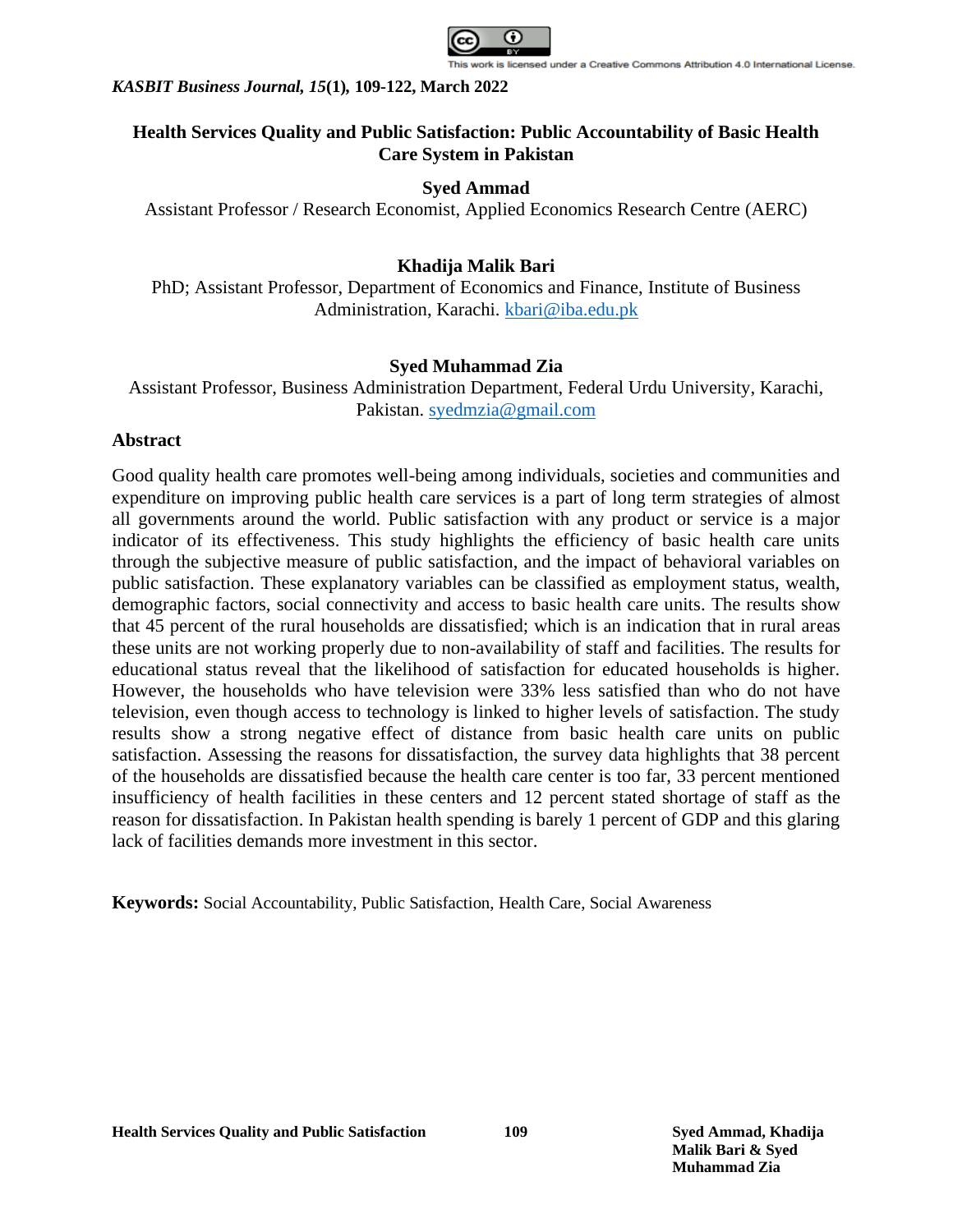

# **Introduction**

Public health care is the most rudimentary and crucial service that any country can provide to its citizens. Good quality health care promotes well-being among individuals, societies and communities and expenditure on improving public health care services is a part of long term strategies of almost all governments around the world. The quality of public health care services can be gauged through public accountability in this field by not only measuring performance against indicators such as availability of doctors, paramedical staff, numbers of beds, immunization and diarrhea but also through public satisfaction that can enable researchers and practitioners to gauge the credibility of macro level socio-economic indicators and other governance issues.

Public satisfaction with any product or service is a major indicator of its effectiveness as Gaventa & McGee (2010) in their study mentioned Social accountability relates to "community-based initiatives" proposed to develop better transparency and access to information which empower citizens to hold the state and its mediator accountable. Malena et al. (2004) argued that social accountability in the perspective of "good governance", strengthens the citizens' rights and makes them capable to hold authorities and public service providers accountable. Some other authors mention it as "demand-side effort of good governance", which explains how communities can demand for improved services in sectors (like health and education) from governments, service providers and state actors (Agarwal et al., 2009). However, the effectiveness of social accountability depends on; how public services are initiated and implemented and this mechanism helps to improve competence and performance of governments as well as politicians (Bukenya et al., 2012). Social accountability not only enables citizens to raise their voice for basic rights but also holds the government accountable.

The gratification and contentment on the part of the customer is the ultimate objective in the provision of all kinds of services. However public satisfaction is seemingly difficult to achieve particularly in the case of public health care (Ma and Sood, 2008). In developing countries like Pakistan this is a deeper rooted phenomenon. Even though health care is a basic human right and citizens are entitled to it irrespective of age, gender and social status but the provision of adequate and competent health care services has been a constant challenge for the successively weak government authorities. The provision of health care is a challenging task worldwide particularly for developing countries like Pakistan. Access to health care is rarely equitable and is influenced by factors such as financial viability and the attempts by public health workers to extract profits from customers (Chan & Twinn, 2003). The government weaknesses lie in the poor standard of services and the inability of the government to respond to customer demands. This creates many barriers in the provision of public health services which ultimately compounds to create public dissatisfaction.

Public satisfaction with health services is a phenomenon based on expectations and perceptions. It is influenced by multiple factors the absence or presence of any of which can drastically alter public satisfaction. In Pakistan, survey data shows that 57 percent of the households are dissatisfied with basic public health services and the reason for this dissatisfaction varies among households. Figure 1 shows that 38 percent of the households are dissatisfied because the health care center is too far, 33 percent mentioned insufficiency of health facilities in these centers and 12 percent stated shortage of staff as the reason for dissatisfaction.

**Figure 1**

**Health Services Quality and Public Satisfaction 110 Syed Ammad, Khadija Malik Bari & Syed Muhammad Zia**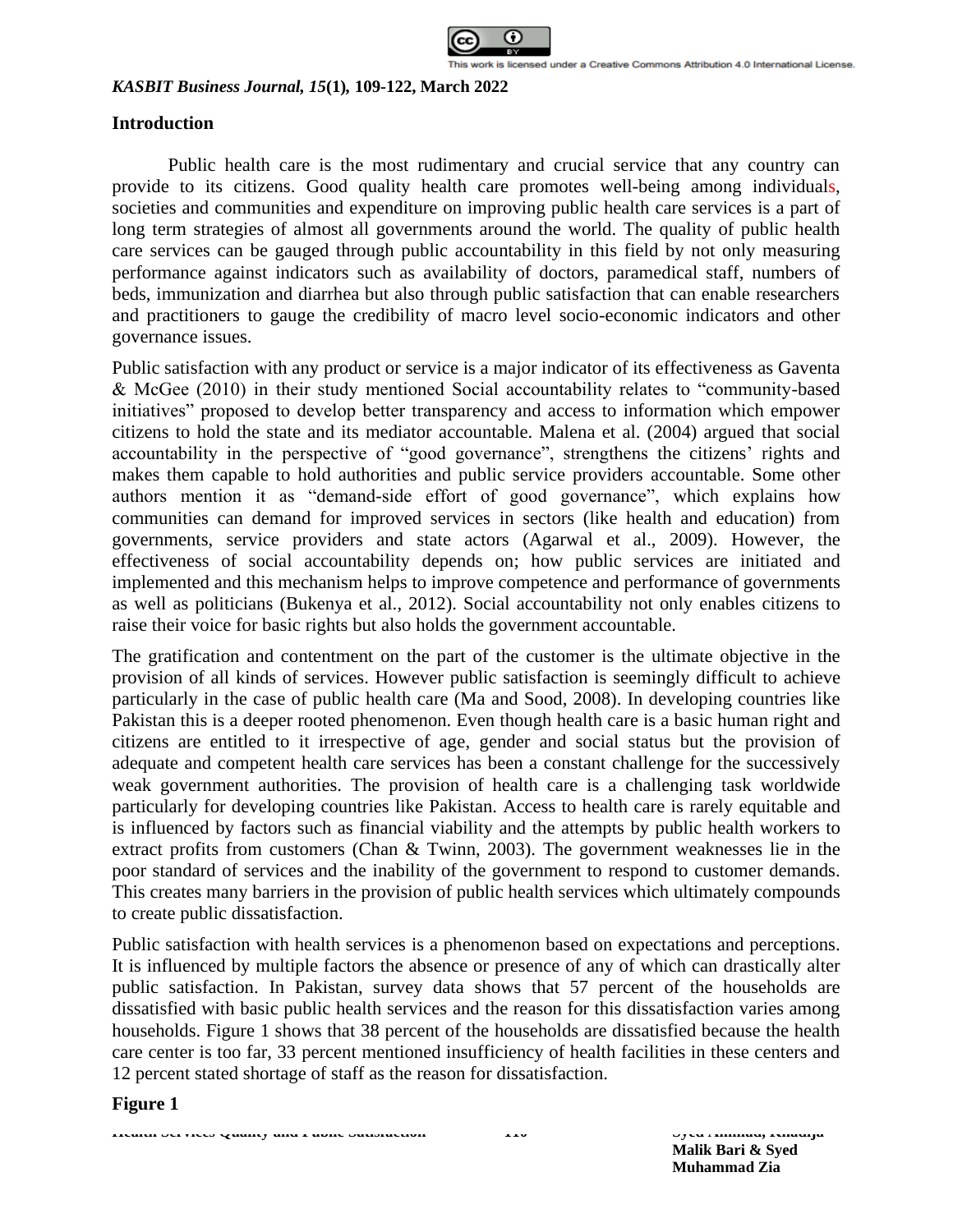

# **Reasons of Dissatisfaction**



Furthermore, public satisfaction with health services cannot remain constant and changes over time with the addition or removal of facilities and services. A few researches have attempted to measure public satisfaction but the results have not been conclusive (Blendon et al., 2003; Figueras et al., 2004). Satisfaction can be defined as the customer's opinion and response or even judgment regarding the product or the service. Different researches have investigated satisfaction with health services in different ways. Research by Lee et al. (1998) and Kim and Park, (2002) used measures such as quality of medical care, access to hospitals and hospital reliability as factors affecting satisfaction.

Research by Ugurluoglu et al (2019) investigating individual's satisfaction with health care services in Turkey found that ease of securing appointment, costs of examinations and analyses, inadequate number of medical professionals, medicine prices, queuing, cleanliness and attitudes of caregivers had an impact on public satisfaction. Securing an appointment with the doctor was identified as one of the most important factors affecting satisfaction as that is the first point of contact of between the individual and the health system (Khan, Hussainy, Iqbal, 2017). The cost of examinations and analyses was also found to be very important as it influences the individual's ability to access the health system. Another research conducted by Ali et al (2015) in the context of Qatar identified that gender, nationality, income and age were significantly correlated with satisfaction. It was found that people who were non-nationals and females in particular had greater levels of satisfaction with the health system. Similarly, Al Qadire and Alkhalaileh (2017) in their study of public satisfaction determinant sin Jordan found that more educated people and those who visited health facilities regularly reported lower satisfaction with health services.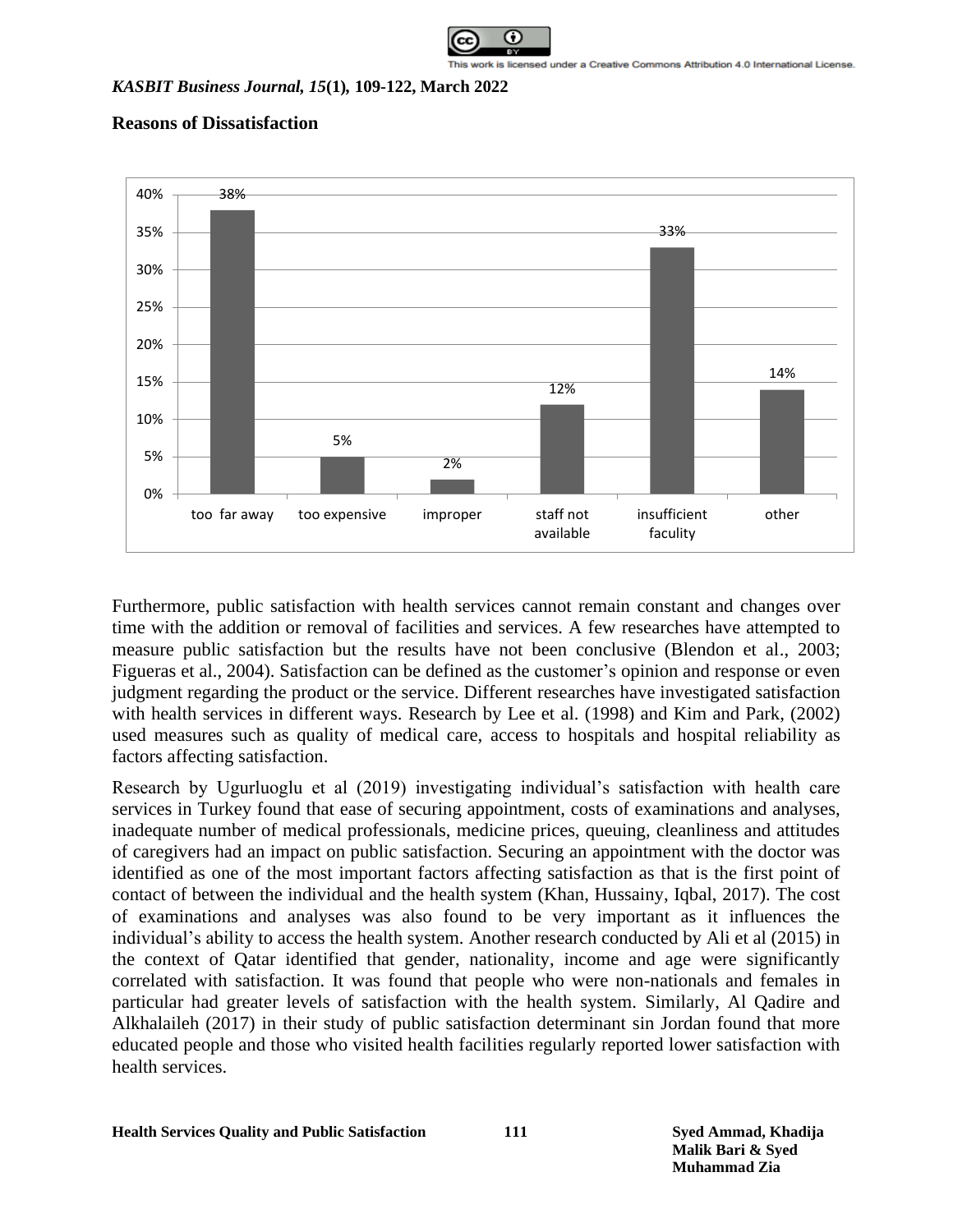

Researches by Oliver (1997) and Yoon et al. (2004) put forward the expectancy disconfirmation theory which posits that customers already have predefined expectations and perceptions of the service and the judgment that is formulated depends to a large extent on whether the actual services can satisfy those expectations and deliver accordingly (Van, 2004). Expectation varies from one individual to another and depends on the information that is available to the citizens Khan et al. (2017). At times people with greater information are better informed of availability of the services and therefore are able to enjoy better services leading to greater fulfillment of expectations.

Expectancy disconfirmation theory is not the only way of determining public satisfaction. In fact, researchers argue that Public satisfaction can be measured through numerous factors. These factors include aspects such as demographic characteristics of the subject, socio economic characteristics and health status of the citizens. Furthermore, the cost of the services is also an important factor in determining public satisfaction. Public satisfaction has also been found to depend on whether or not the people of a country trust their government. Research conducted in the three Balkan countries of Macedonia, Bulgaria and Serbia on predictors of patient satisfaction found that trust, satisfaction with the attention of doctors and satisfaction with the results of the treatment were top three indicators of patient satisfaction, Iqbal H et al (2021). The problems that the patient's experience such as long waiting times and other administrative issues work to create dissatisfaction among the public however it has been pointed out that the dissatisfaction is not with the health care services rather with the organization of the health system and its delivery (Lazarevik and Kasapinov 2015).

Research by Lee et al. (2009) explored the determinants of public health satisfaction with National health insurance in South Korea. The results affirm that the type of residence, cost benefit ratio, health status of the respondents are some of the determinants other than demographic and socio economic indicators that influence satisfaction with Korean national health insurance. Park et al. (2016) also investigated the public satisfaction with the health care system performance in South Korea. The factors explored included access to care, cost of care and quality of care. Of these quality of care was found to be the most important for satisfaction. Another research by Jiang et al. (2009) investigated customer satisfaction with public health services in China. They identified corruption within the ranks as having significant negative impact on public satisfaction. On the other hand, the research reveals that greater affordability and better qualified doctors increase the chance that citizens will be more satisfied with health services.

A number of researches use customer satisfaction as a tool to measure the efficiency of health services (Yu, 2006; Nascimento and Cousineau, 2005). A number of different approaches are used to assess customer satisfaction. These include the Davis Consumer Emergency Care Satisfaction Scale which investigates the effectiveness of care in the emergency department (Hackman & Wageman 2007), the UKU Consumer Satisfaction Rating Scale (Ivarsson and Malm, 2007). Other than this the 5 point Likert scale has also been used as well as recording and evaluation of customer experiences in a qualitative format. However as expected results differ depending on the tools and approaches used and in order to ensure comparability researches that make use of similar methods must be picked to avoid biases (Samson 2001).

Many factors have been identified that contribute to customer satisfaction of health care services. These include accessibility of doctors, the availability of specialists, the behavior and attitude of the doctors and health care staff, the structure of the hospital or clinic facilities, the after care and

**Health Services Quality and Public Satisfaction 112 Syed Ammad, Khadija**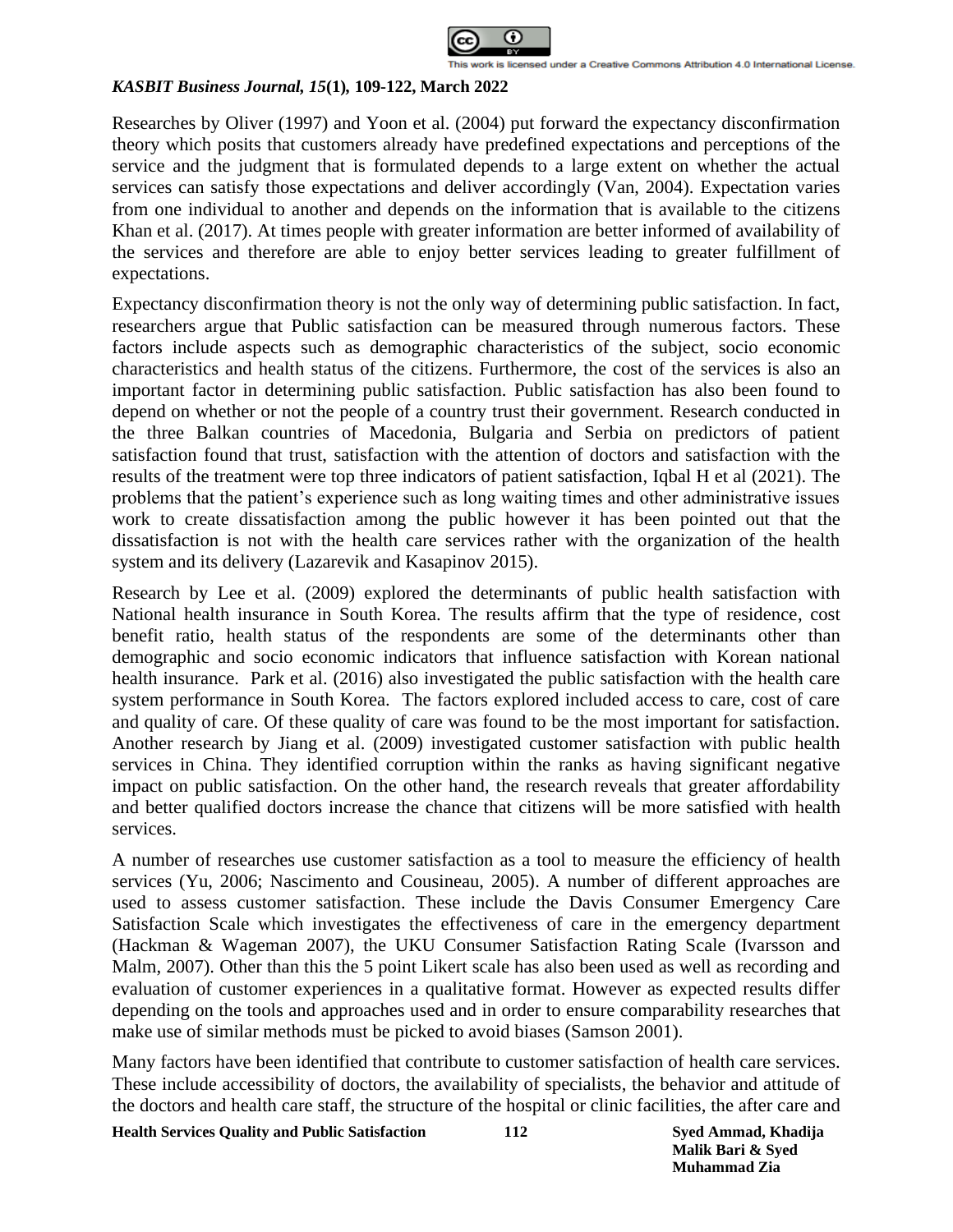

the timings during which services are available. The socio economic characteristics and demographic characteristics of the customers influence the way they relate to and perceive these factors. Age, social status, family size all affect the preset notions and expectations that they have from health care services. Rosenheck et al. (1997) identified that older and less educated people are more easily satisfied as compared to the younger and more educated lot.

In case of Ghana, a study by Nketiah-Amponsah and Hiemenz (2009) found that customers are seen to be more satisfied with the quality and services of private health care providers. The satisfaction rate for private health care is 12 percent higher for private services as opposed to public health care. If these results are generalized across developing and emerging economies, it implies that public health care services need to be drastically improved and brought at least in line with the standard of private health care services. Another research by Adekanye et al. (2013) found that patient satisfaction at a medical center in Nigeria was very high. This was attributed to improvement in waiting times, satisfactory hospital environment and ambience. Assessing public satisfaction with health care services is crucial because it provides feedback for health care professionals and paves ways for improvement and advancement in this critical industry. There are other ways in which quality of health care can be assessed. These include waiting times, patient throughput and other health care statistics but public satisfaction has been seen to be the most important indicator of quality and determines the extent to which the customers are actually satisfied and also helps in determining the actual utilization of the healthcare services.

Munro and Duckett (2016) test theories about the satisfaction of health care systems in China. According to this research satisfaction is strongly associated with the extent of insurance coverage and the personal ability of the customer to meet health care costs. These factors were identified as carrying more weight as opposed to social and demographic characteristics. Using the results of this research public satisfaction can be improved by improving insurance coverage. Similarly research by Onyeneho et al. (2016) in South East Nigeria identifies that improving satisfaction with public health services requires creating a friendlier atmosphere in the health care sector by training health workers to be more approachable and responsive. Also targeted attempts at improving the affordability of the medication can be major determinants that can work to improve public satisfaction with health care services. Perception and expectation from the health care service is an important determinant of satisfaction in fact more important than availability because the customer may not be satisfied even if the service is widely available (Roberts et al., 2004). Perception and affordability are more likely to determine utilization and satisfaction. For this purpose, the behavior of the medical staff should be culturally compliant and in line with what the people associate to be ethical and responsive behavior according to the cultural norms of the society (Singh et al., 1999).

This research has important implication for practitioners and policy makers. Raising the standard of health services is an important government objective and the results of this research facilitates in understanding the deficiencies in the health system. The study results highlight the performance of the basic health care units(BHU) with critical reasoning of dissatisfaction. Furthermore, it highlights the socio-economic factors which effect public perception. This will help in the development of better policies and procedures at both the macro and the micro level. Although small scale gradual improvements are taking place in the health sector, a research like this can provide direction to those changes and improvements. Reforms in the health care sector can take these results into account and the new systems that are implemented should take into account public satisfaction with the services both in terms of their organization, delivery and

**Health Services Quality and Public Satisfaction 113 Syed Ammad, Khadija**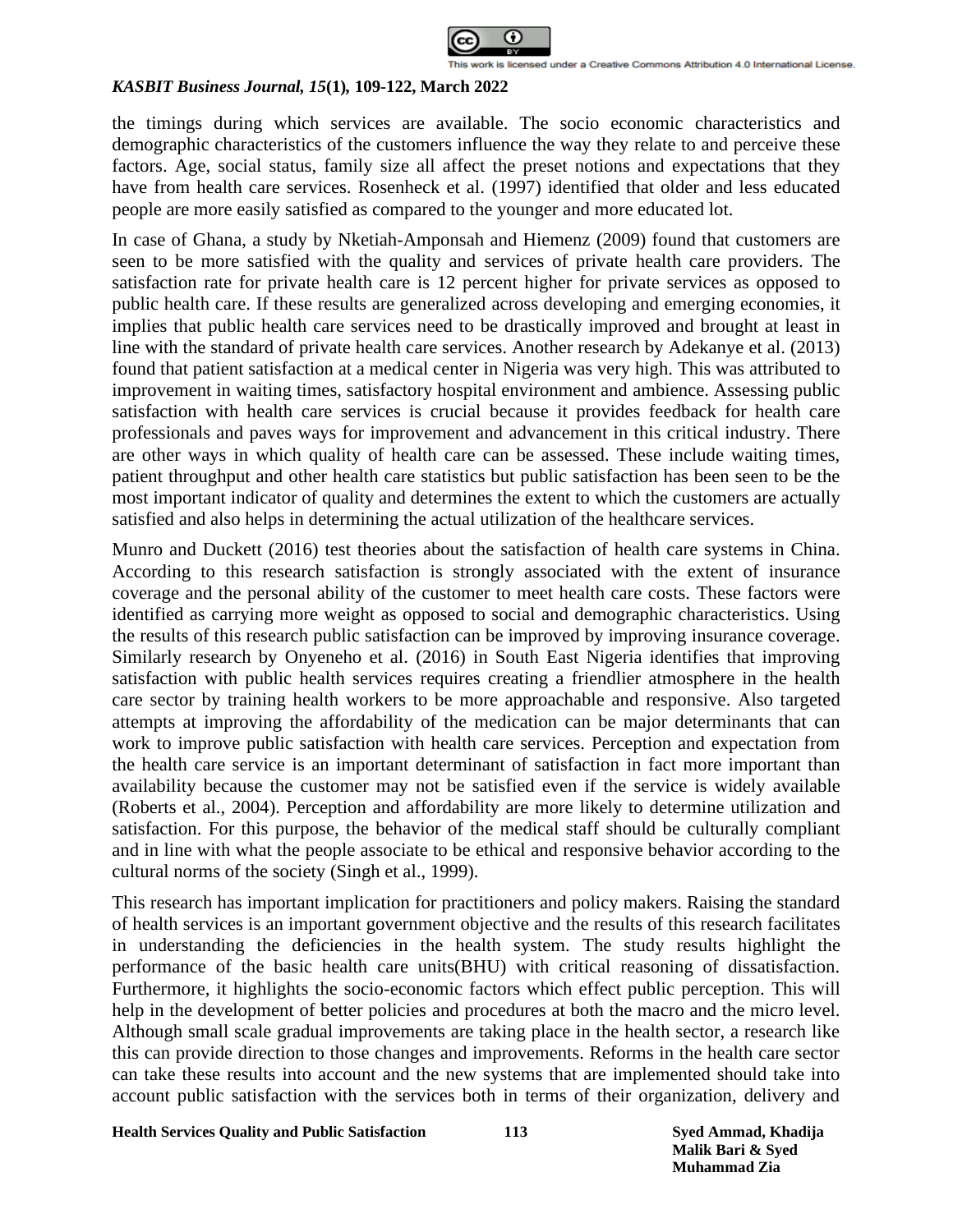

quality. This research and others like this can assist in the identification of deficient areas that can be followed by strong intervention and allocation of resources for the provision of these facilities.

The remainder of the study is organized as follows: the second part discusses the methodology, the third part presents the results and discussion, the fourth part elucidates the sensitivity analysis while conclusion and recommendations are drawn in the fifth section.

# **Methodology**

In this study representative data for the entire country was taken from the Pakistan Social and Living Standard (PSLM) survey 2014-15. This data set contains numbers for 78635 households across Pakistan; however, after necessary screening those households that had no idea about basic health care services were removed. The selected sample that is utilized for the analysis has 55347 households. The dependent variable is satisfaction with basic health units' (B.H.U) services, which is the response of the households' regarding the surveyed question "whether they are satisfied with the basic health services or not". This response is recorded in Yes/No in a binary form 0 for unsatisfied and 1 for satisfied. This households' satisfaction depends on several factors, however for this analysis we divided these factors into 5 dimensions i.e. i.e. demographic factors, employment status, wealth, social connectivity and access, where all this information is related to household heads.

The demographic dimension contains basic information about the household heads', such as gender; 1 for male, age, region; 1 for rural, family size, education and an interactive term of region\*education is also incorporated; which distinguishes the behavior of educated rural household from urban households. The next dimension employment status is based on the variables unemployed which are 1 for unemployed and 0 otherwise. Another variable; paid employment for measuring employment types is also incorporated; this variable is also a dummy variable which is 1 if the household head is a paid employee and 0 otherwise. Furthermore, two more interactive variables the interaction of unemployment with education (Unemployed\*Education) and paid employment and education (Paid\_employed\*Education) are also incorporated in this dimension. In order to gauge the wealth effect; households' reported income is incorporated as a proxy of wealth. Social connectivity is measured through availability of television, computer/tablet/laptops and mobile phone. The last dimension, access to healthcare services, is examined through the distance between houses and basic health service providing units by measuring the commuting time.

In order to separate the impact of different socio-economic dimensions, and for the sake of robustness, we formulated 8different models using different combination of different variables from each dimension. The estimated results of these independent models may be sensitive in presence of other variables thereby a sensitivity analysis is performed using a new set of 6 models; where each successive model is a cumulative model in which new variables, based on new dimension, are incorporated. Model1 comprises all demographic variables; the next models 2 & 3 are based on the employment dimension. In model 4 a new variable of income is incorporated. While in model 5 we added the variable which measure the access to technology and social connectivity. Lastly in model6 a new variable distance from BHU is added, for access to basic health care services.

# **Econometrical Model**

**Health Services Quality and Public Satisfaction 114 Syed Ammad, Khadija**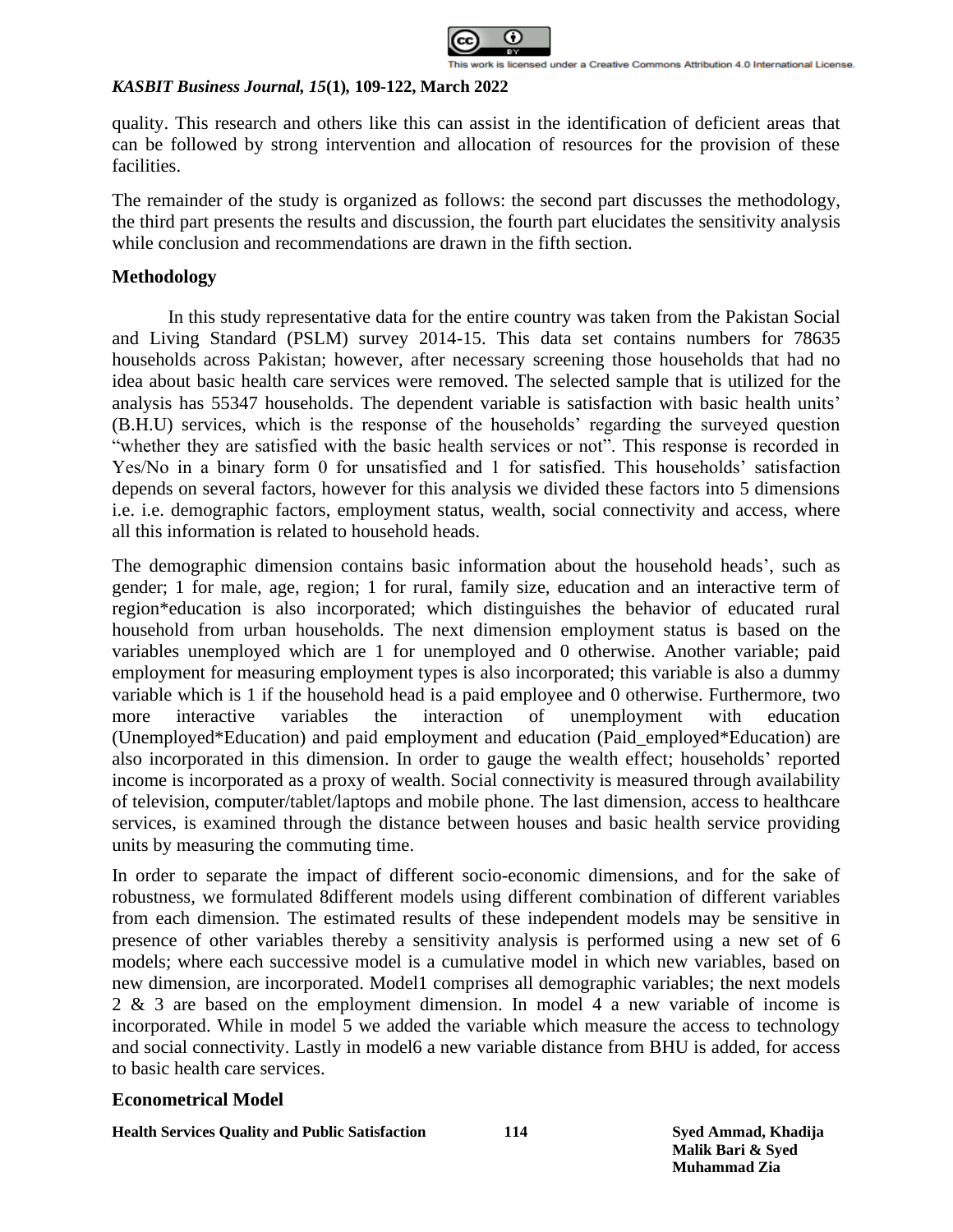

The explained variable for this study, public satisfaction, is a dichotomous variable therefore we employed the logistic regression model (Logit) model, where the shape of the outcome variable is a nonlinear s-shaped curve (Cathy, 2006).

The modeling for this unobserved household satisfaction takes the following form

Zi\* = xi'β + ui-------------------- (1)

This formulation defines that  $Z_i^*$  is linearly related to  $x_i$ , and  $x'_i$  is the vector of explanatory variables, β is the vector of coefficients and ui is the error term.

The observed outcome variable is determined by whether  $Z_i^*$  exceeds the threshold value:

$$
Z_i = \begin{cases} 1 & \text{if } Z_i^* > 0 \\ 0 & \text{if } Z_i^* < 0 \end{cases} \tag{2}
$$

Using equation 1 and 2 following probability distribution is formulated:

P(Zᵢ = 1| xᵢ′, β) = P(Zᵢ <sup>∗</sup> > 0) = P( xᵢ ′β + uᵢ > 0) = 1 − (−xᵢ′β)--------------- (3)

The likelihood function for estimating the equation 3 can be formulated as:

L(β) = ∑ ᵢ log( 1 − (−ᵢ′ =0 β)) + (1 − yᵢ) log (F(−xᵢ′β))--------------------- (4)

The estimated coefficients of likelihood function can be transformed into the marginal effect as mentioned in equation 5.

$$
\frac{\partial E(Z_i/x_i,\beta)}{\partial x_i j} = f(-x_i/\beta)\beta j \dots \dots \dots \dots \dots \dots \dots \dots \dots \tag{5}
$$

These likelihood coefficients may also be interpreted in terms of the odds ratio, probability of success divided by probability of failure, which make interpretation more logical.

# **Results and Discussion**

The estimated logistic odd ratios are mentioned in the Table1 and Table 2; where the explanatory variables are divided into 5 different set of socio-economic factors i.e. demographic characteristics, employment status, income level, social connectivity and awareness and access. These odd ratios may have the value equal to 1; which indicates that likelihood of occurrence(success) of any event is equal to non-occurrence (failure) of that event, if it is less than 1; it indicates a negative impact or low chances of occurrence of any event, if it is greater than 1; it indicates a positive impact or high chances of occurrence of any event.

The study results reveal in able-1; column 2, that the demographic variable region shows that likelihood of satisfaction from basic health units (BHU) is 25percent lower for rural households. The male household heads are less likely to be satisfied as compare to female household heads. The coefficient of age and family size is significant; however, their impact is uncertain since

**Health Services Quality and Public Satisfaction 115 Syed Ammad, Khadija**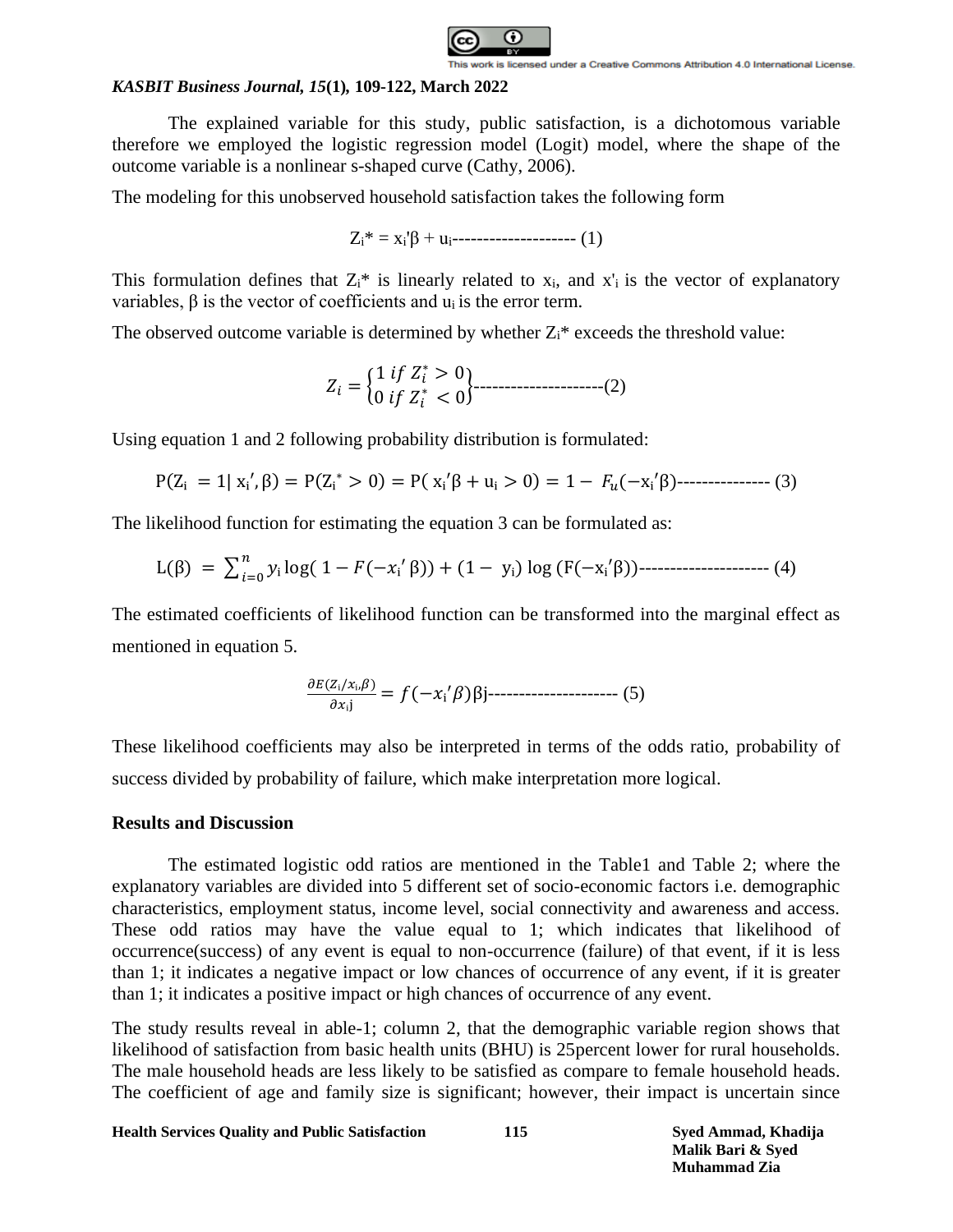

both are equal to 1. In order to check the impact of education on rural households, an interactive term rural\*education has been used; which is highly significant indicating that rural educated households are 3percent more satisfied than less educated households. The employment status also effects the satisfaction of households; as it provides more opportunities and domestic peace which increases satisfaction. The results show that the chances of satisfaction of unemployed households are 30percent less than employed households. In order to check the impact of education on unemployed households' satisfaction an interactive term is also incorporated into the model, however this term is insignificant. In the next model household heads are divided into two categories; paid employment and others which comprises unemployed, self-employed and owner of a business. The results of this variable show that the chances of satisfaction of households in paid employment are 8percent higher than others. However, these results are not consistent as in next model we added an interaction of paid employment and education, this new variable reverted the behavior of the paid employment variable as it becomes negative, the odd ratio is less than 1, while the interactive term shows that education may increase the satisfaction of paid employees and likelihood of satisfaction of educated paid employees is 15percent higher than less educated paid employees. The income model shows that the high income will increase the likelihood of satisfaction by 9 percent.

Considering the importance of social connectivity and awareness in perception building three variables i.e. does the household have television, mobile phone and computer/laptop/tablet are incorporated as a proxy for social networking and use of technology. The study results show that the likelihood of satisfaction for households with television 33percent lower, similarly the role of cell phone is negative, as it reduces the chances of satisfaction. However, the coefficient of technology or having a pc is insignificant. Finally, the last model based on access to BHU units, shows that higher distance reduces the chances of satisfaction.

#### **Sensitivity Analysis**

The results of the sensitivity analysis are presented in Table 2; which also endorses the results of the first fold analysis. Here from model-1 to model-5 all the demographic variables endorse all the relationships of the primary analysis. However, in the consolidated model-6 only the family size and the interactive term of region and education is significant with same positive magnitude, indicating that the likelihood of satisfaction of a rural household with higher education level will be 7percent higher, while the family size odd ratios is approximately equal to 1 indicating equal chances of being satisfied or dissatisfied. The employment status models-2 & 3 show that just paid employment variable is significant in all the models except the final cumulative model-6, with the same positive chance of being satisfied. Income variable is insignificant in two models while it's significant in one model, even the sign is negative in these cases, which is against the primary analysis. The results of social connectivity and awareness model-5 are similar to the primary analysis results as the availability of television variable (T.V) has same significant negative effect. The effect of having computer/laptop/tablets is also positive in the combined models and interestingly it is significant, the last variable of this dimension i.e. cell phone/Phone has different signs; it is significant in one model and insignificant in the other model, which shows inconsistent behavior of this variable. The distance variable has the same negative effect as mentioned in model-6. This sensitivity analysis endorses all the relationship except the behavior of income and access to mobile phone.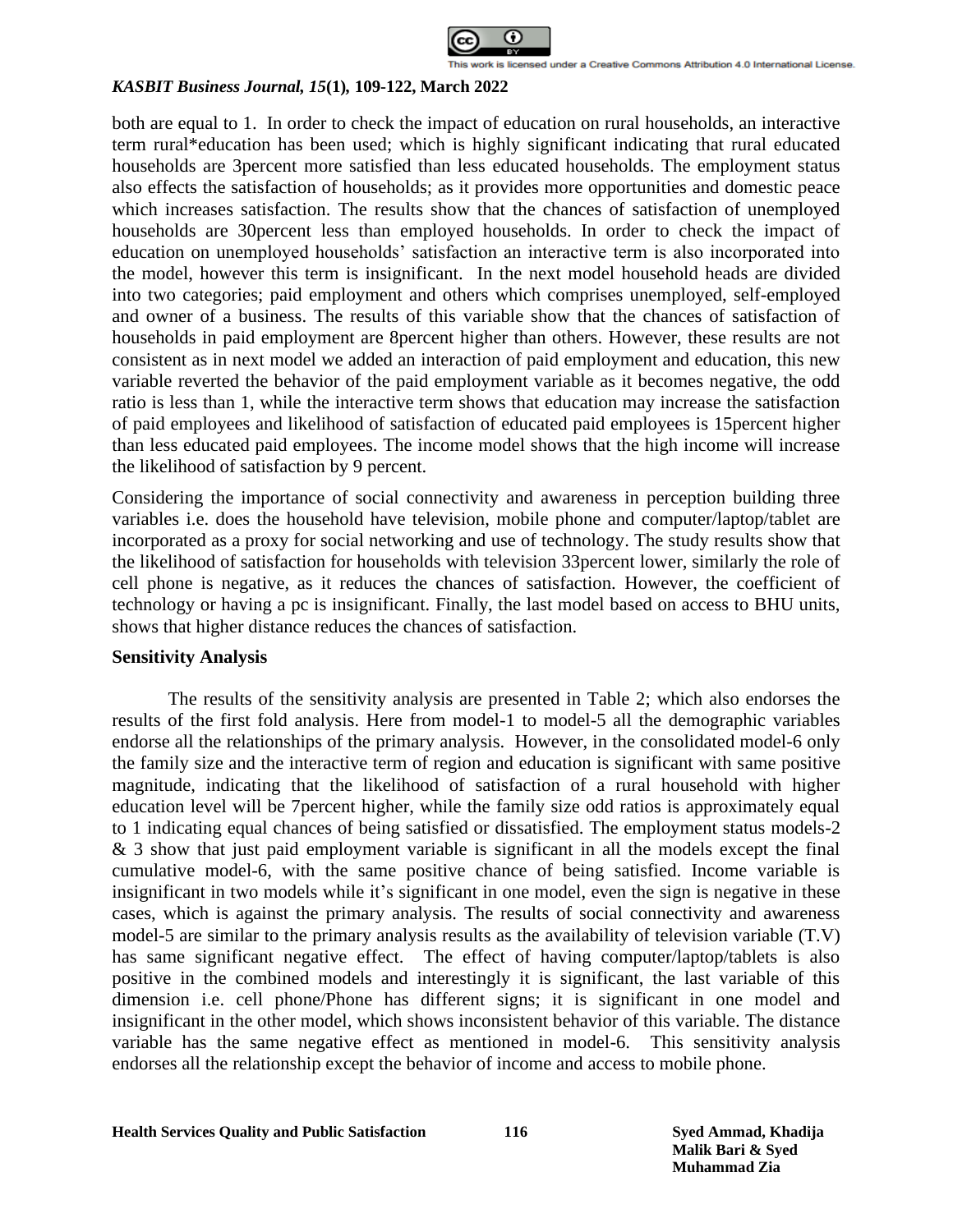

This work is licensed under a Creative Commons Attribution 4.0 International License.

# *KASBIT Business Journal, 15***(1)***,* **109-122, March 2022**

# **Table 1:**

# *Role of Socio-economics factors in Public Satisfaction regarding Services of Basic Health Care Units*

| Impact of Demographic<br>factors on households<br>Satisfaction<br>Odds<br>Regressor |                  | Impact of Employment Status on households Satisfaction<br>Odds<br>Odds<br>Odds<br>Odds<br>Regressor |                |                |         |                  | Impact of Income on<br>households Satisfaction<br>Odds<br>Regressor |                | <b>Impact of Social</b><br>connection and<br>Technology on<br>households Satisfaction<br>Odds<br>Regressor |                | Impact of Access of<br>Health services on<br>households Satisfaction<br>Odds<br>Regressor |                |
|-------------------------------------------------------------------------------------|------------------|-----------------------------------------------------------------------------------------------------|----------------|----------------|---------|------------------|---------------------------------------------------------------------|----------------|------------------------------------------------------------------------------------------------------------|----------------|-------------------------------------------------------------------------------------------|----------------|
|                                                                                     | Ratio<br>0.743   |                                                                                                     | Ratio<br>0.704 | Ratio<br>0.550 | Ratio   | Ratio            |                                                                     | Ratio<br>1.092 |                                                                                                            | Ratio<br>0.671 |                                                                                           | Ratio<br>0.687 |
| <b>Region</b>                                                                       | [0.000]          | Unemployed                                                                                          | [0.012]        | [0.045]        |         |                  | <b>Income</b>                                                       | [0.000]        | TV                                                                                                         | [0.000]        | <b>Distance</b>                                                                           | [0.000]        |
| Gender                                                                              | 0.896            | Unemployed*E<br>ducation                                                                            |                | 1.141          |         |                  |                                                                     |                | PC                                                                                                         | 1.043          |                                                                                           |                |
|                                                                                     | [0.001]          |                                                                                                     |                | [0.346]        |         |                  |                                                                     |                |                                                                                                            | [0.328]        |                                                                                           |                |
| Age                                                                                 | 1.003            | Paid_employed                                                                                       |                |                | 1.083   | 0.850            |                                                                     |                | <b>Mobile/Pho</b><br>ne                                                                                    | 0.959          |                                                                                           |                |
|                                                                                     | [0.000]          |                                                                                                     |                |                | [0.000] | [0.000]          |                                                                     |                |                                                                                                            | [0.097]        |                                                                                           |                |
| <b>Education</b>                                                                    | 1.001<br>[0.903] | Paid_employed<br>*Education                                                                         |                |                |         | 1.154<br>[0.000] |                                                                     |                |                                                                                                            |                |                                                                                           |                |
| Rural*Edu<br>cation                                                                 | 1.032<br>[0.000] |                                                                                                     |                |                |         |                  |                                                                     |                |                                                                                                            |                |                                                                                           |                |
| Family                                                                              | 1.008            |                                                                                                     |                |                |         |                  |                                                                     |                |                                                                                                            |                |                                                                                           |                |
| <b>Size</b>                                                                         | [0.004]          |                                                                                                     |                |                |         |                  |                                                                     |                |                                                                                                            |                |                                                                                           |                |
| $_{\rm \_cons}$                                                                     | 0.833            |                                                                                                     | 0.754          | 0.754          | 0.732   | 0.732            |                                                                     | 0.675          |                                                                                                            | 1.373          |                                                                                           | 1.697          |
|                                                                                     | [0.009]          |                                                                                                     | [0.000]        | [0.000]        | [0.000] | [0.000]          |                                                                     | [0.000]        |                                                                                                            | [0.000]        |                                                                                           | [0.000]        |

[] is the p-values based on robust standard error.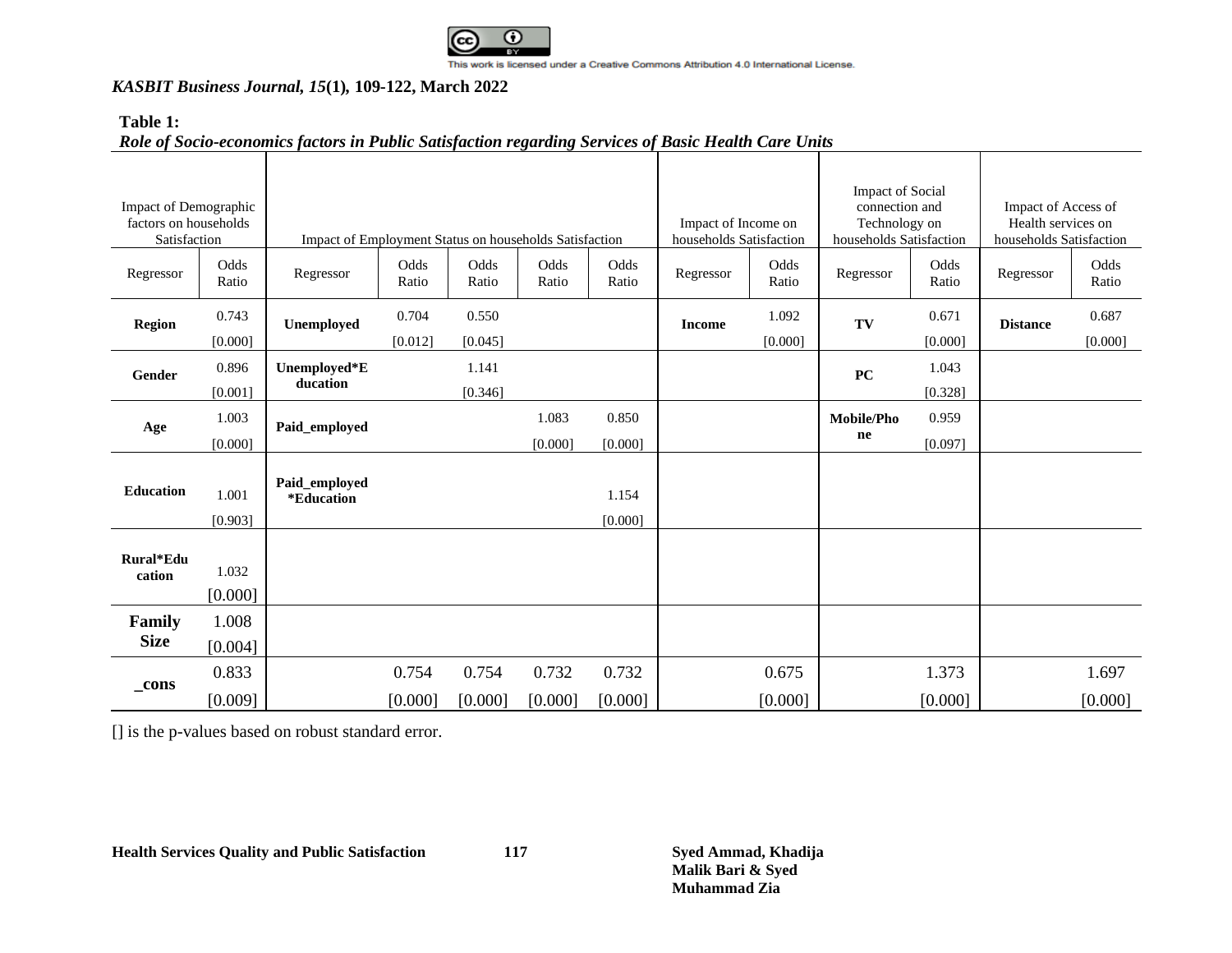

# **Table 2:**

|  |  |  | Role of Socio-economics factors in Public Satisfaction regarding Services of Basic Health Care Units |
|--|--|--|------------------------------------------------------------------------------------------------------|
|  |  |  |                                                                                                      |

| Household Health Service<br>Satisfaction(yes=1) | Demographic<br>Model1 | Employment status<br>Model <sub>2</sub><br>Model <sub>3</sub> |                  | Income<br>Model4 | Social<br>Connectivity/A<br>wareness<br>Model5 | Access of<br><b>Health Services</b><br>Model6 |
|-------------------------------------------------|-----------------------|---------------------------------------------------------------|------------------|------------------|------------------------------------------------|-----------------------------------------------|
| Region                                          | 0.742<br>[0.000]      | 0.742<br>[0.000]                                              | 0.746<br>[0.000] | 0.747<br>[0.000] | 0.800<br>[0.005]                               | 1.058<br>[0.478]                              |
| Gender                                          | 0.896<br>[0.001]      | 0.896<br>[0.001]                                              | 0.880<br>[0.000] | 0.879<br>[0.000] | 0.933<br>[0.041]                               | 0.972<br>[0.407]                              |
| Age                                             | 1.003<br>[0.000]      | 1.003<br>[0.000]                                              | 1.003<br>[0.000] | 1.003<br>[0.000] | 1.001<br>[0.045]                               | 1.000<br>[0.782]                              |
| Education                                       | 1.001<br>[0.875]      | 1.001<br>[0.876]                                              | 1.000<br>[0.992] | 1.000<br>[0.954] | 1.003<br>[0.931]                               | 1.018<br>[0.609]                              |
| Rural*Education                                 | 1.032<br>[0.000]      | 1.032<br>[0.000]                                              | 1.033<br>[0.000] | 1.032<br>[0.000] | 1.115<br>[0.003]                               | 1.073<br>[0.053]                              |
| Family Size                                     | 1.008<br>[0.004]      | 1.008<br>[0.004]                                              | 1.009<br>[0.002] | 1.009<br>[0.002] | 1.008<br>[0.005]                               | 1.014<br>[0.000]                              |
| Unemployed                                      | 0.660<br>[0.003]      | 0.650<br>[0.153]                                              |                  |                  |                                                |                                               |
| Unemployed*Education                            |                       | 1.007<br>[0.959]                                              |                  |                  |                                                |                                               |
| Paid_employed                                   |                       |                                                               | 1.068<br>[0.072] | 1.065<br>[0.086] | 1.074<br>[0.000]                               | 1.029<br>[0.136]                              |
| Paid_employed*Education                         |                       |                                                               | 1.001<br>[0.97]  | 1.002<br>[0.923] |                                                |                                               |
| Income                                          |                       |                                                               |                  | 0.989<br>[0.581] | 0.952<br>[0.018]                               | 0.969<br>[0.134]                              |
| TV                                              |                       |                                                               |                  |                  | 0.693<br>[0.000]                               | 0.835<br>[0.000]                              |
| PC                                              |                       |                                                               |                  |                  | 1.104<br>[0.028]                               | 1.201<br>[0.000]                              |
| Phone                                           |                       |                                                               |                  |                  | 0.984<br>[0.525]                               | 1.068<br>[0.012]                              |
| Distance of BHU unit                            |                       |                                                               |                  |                  |                                                | 0.720<br>[0.000]                              |
| $_{\rm cons}$                                   | 0.834<br>[0.01]       | 0.834<br>[0.01]                                               | 0.806<br>[0.002] | 0.814<br>[0.005] | 1.172<br>[0.241]                               | 1.124<br>[0.391]                              |

[] is the p-values based on robust standard error.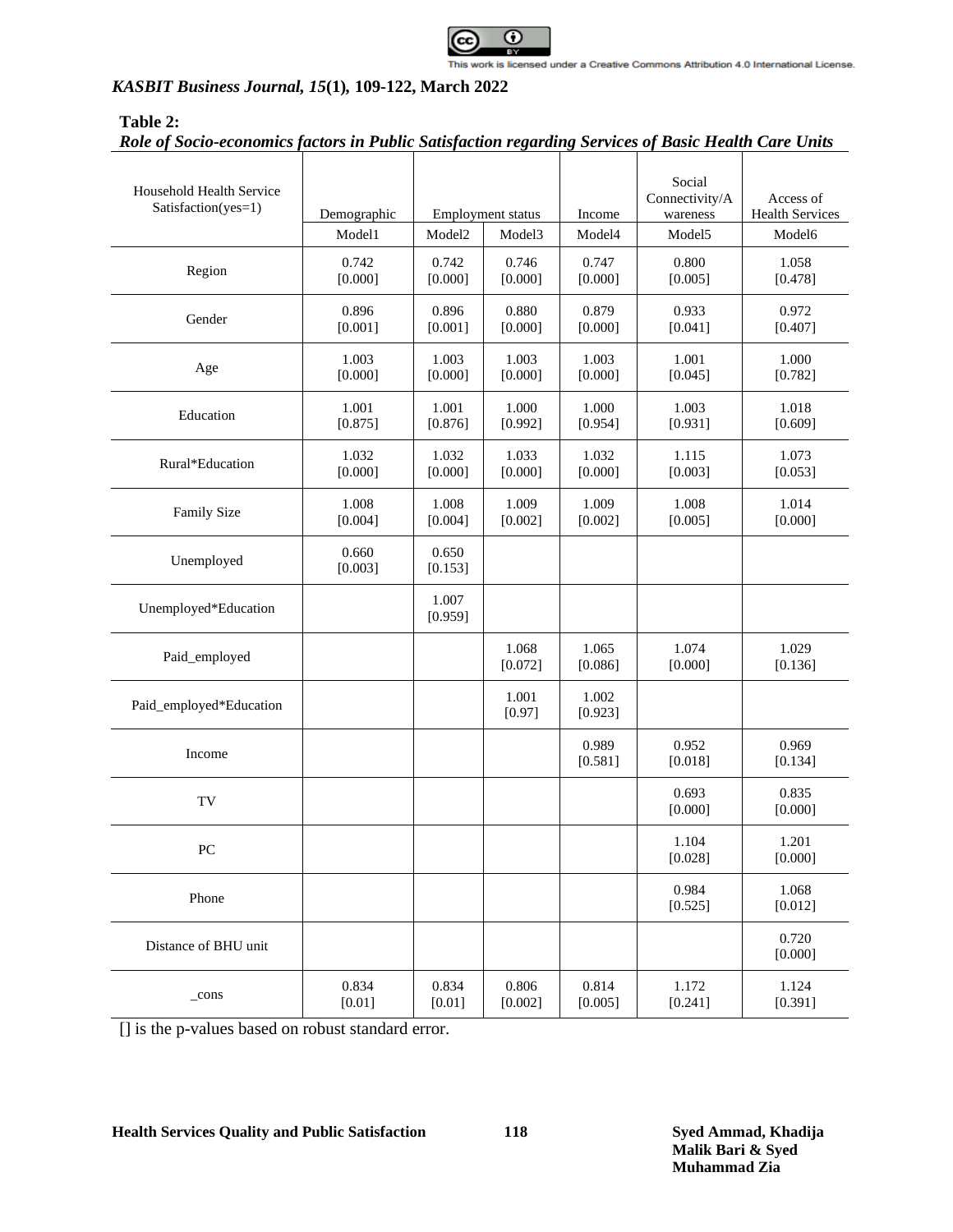

#### **Conclusion and Recommendations**

Provision of public health care is the most rudimentary and crucial service that any country can provide to its citizens, the better the public facilities the higher the public satisfaction. The quality of public health care services can be gauged through public accountability in this field by not only measuring performance against indicators such as availability of doctors, paramedical staff, numbers of beds, immunization and diarrhea but also through public satisfaction that can enable researchers and practitioners to gauge the credibility of macro level socio-economic indicators and other governance issues. This study highlights the efficiency of basic health care units through the subjective measure of public satisfaction, and the impact of behavioral variables on satisfaction which are divided into five dimension i.e. demographic factors, employment status, wealth, social connectivity and access.

The analysis of the behavioral determinant of public satisfaction helps to identify other factors which are important in public image building and accountability. The empirical findings show that 45 percent of the rural households are dissatisfied; which is an indication that in rural areas these units are not working properly due to non-availability of staff and facilities. This is an important issue in Pakistan and also one of the reasons why people always prefer to live in big cities and avoid rural areas except for very low income classes who cannot afford to migrate, or have some land that binds them to stay there. In order to resolve this, issue the government should focus on the provision of basic facilities in rural areas, and also commit public sectors employees to serve in their own district.

The results of educational status are considerably important, as in all the cases the likelihood of satisfaction for educated households is higher, whether they are unemployed or living in rural areas. These findings strongly recommend that widespread education is required to make people healthy and more satisfied with public health services, as the common psychic problem of less/un-educated people is the reliance on self-medication and avoidance of hospitals. When they do consult doctors it is too late and the disease has often spread to a great extent resulting in either disability or death, which obviously make them dissatisfied.

Social connectivity and awareness is also a challenge, as it increases accountability. The study results show that the likelihood of satisfaction for those households, who have television, is 33percent lower. In this situation where there is growing network of private television channels, government hospitals must be careful. The usage of technology i.e. access to computer, lap top and tablets play a positive role in increasing public satisfaction as it provides the opportunity of online consultation to people. However, in Pakistan only educated people have these facilities and education is therefore a vital factor associated with public satisfaction regarding basic health care services. The study results show a strong negative effect of distance from basic health care units on public satisfaction. Assessing the reasons for dissatisfaction, the survey data highlights that 38 percent of the households are dissatisfied because the health care center is too far, 33 percent mentioned insufficiency of health facilities in these centers and 12 percent stated shortage of staff as the reason for dissatisfaction. In Pakistan health spending is barely 1 percent of GDP and this glaring lack of facilities demands more investment in this sector.

#### **References**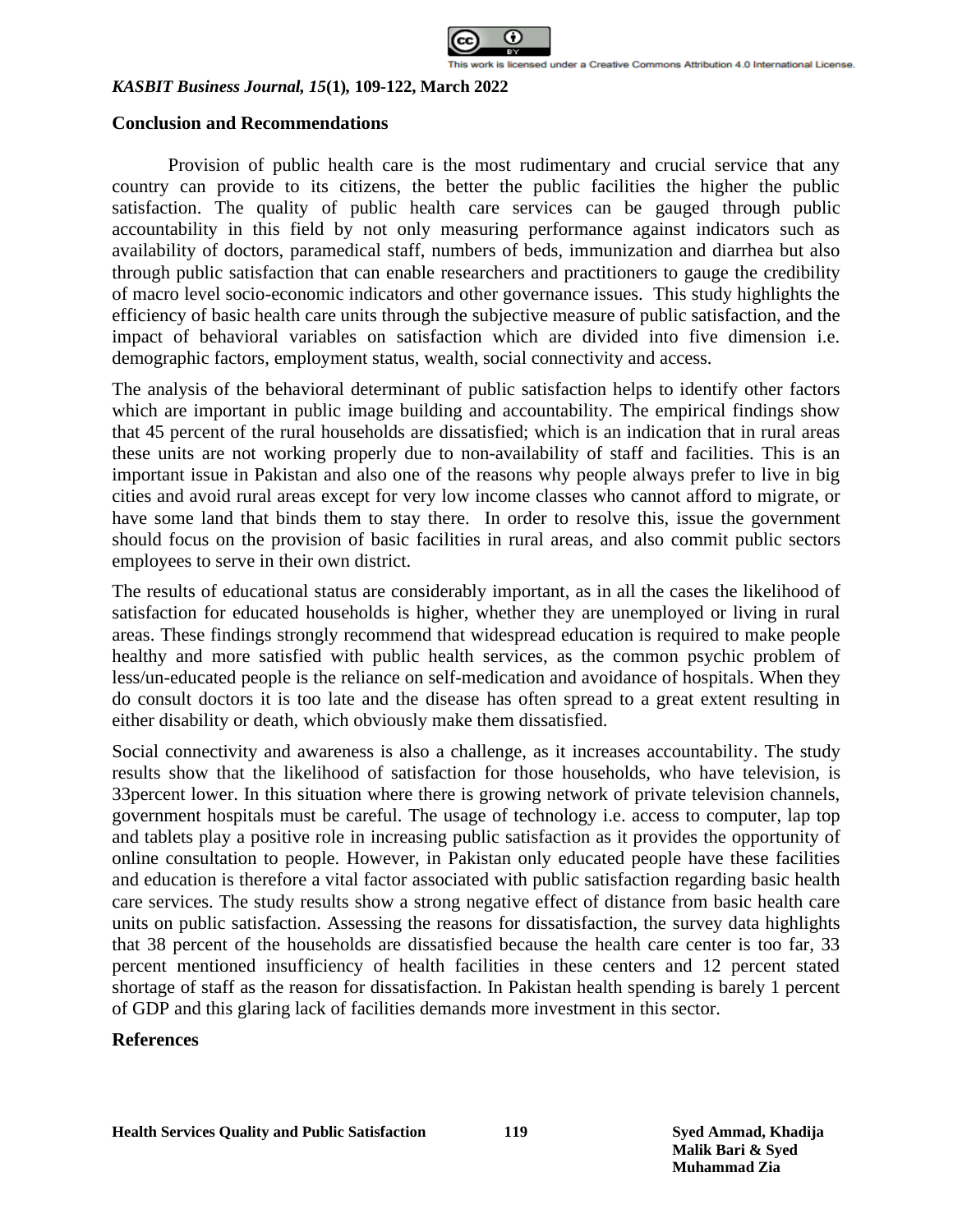

- Adekanye, A. O., Adefemi, S. A., Okuku, A. G., Onawola, K. A., Adeleke, I. T., & James, J. A. (2013). Patients' satisfaction with the healthcare services at a north central Nigerian tertiary hospital. *Niger J Med*, *22*(3), 218-24.
- Agarwal, S, Heltberg, R, & Diachok, M (2009), Scaling-Up Social Accountability in World Bank Operations. World Bank, Washington, D.C. Viewed
- Ali, F. M. H., Nikoloski, Z., & Reka, H. (2015). Satisfaction and responsiveness with health-care services in Qatar—evidence from a survey. *Health Policy*, *119*(11), 1499-1505.
- Al Qadire, M., & Alkhalaileh, M. (2017). Determinants of public satisfaction and perception of national healthcare services availability in Jordan: A patient survey. *Journal of Advances in Medicine and Medical Research*, 1-10.
- Blendon RJ, Schoen C, DesRoches C, Osborn R, Zapert K. (2003). Common concerns amid diverse systems: health care experiences in five countries. Health Affairs (Millwood)22(3): 106–121.
- Bukenya, B, Hickey, S, & King, S (2012), Understanding the Role of Context in Shaping Social Accountability Interventions: Towards an Evidence-Based Approach: Institute for Development Policy and Management, University of Manchester.
- Cathy Lawson, a. D. (2006). Logistic Regression Analysis of Customer Satisfaction Data. Quality and Reliability Engineering International, 971–984.
- Chan S. & Twinn S. (2003) Satisfaction with child health services in the non-government sector of Hong Kong: consumer evaluation. Nursing and Health Sciences 5, 165 –173.
- Figueras J, Saltman RB, Busse R, Dubois HFW. (2004). Patterns and performance in social health insurance systems. InSocial Health Insurance Systems in Western Europe, Salt man RB, Busse R, Figueras J (eds). Open University Press: Berkshire.
- Footman, K., Roberts, B., Mills, A., Richardson, E., and McKe, M. (2013). Public satisfaction as a measure of health system performance: a study of nine countries in the former Soviet Union. Health Policy 112, 62–69. doi: 10.1016/j.healthpol.2013.03.004
- Gaventa, J, & McGee, R. (2010), 'The Impact of Accountability and Transparency Initiatives' Development Policy Review, Vol 31, Issue Supplement 1, pp. s3-s28.
- [Hackman, J. R., & Wageman, R. \(2007\). Asking the right questions about leadership. American](http://dx.doi.org/10.1037/0003-066X.62.1.43)  [Psychologist, 62, 43-47.](http://dx.doi.org/10.1037/0003-066X.62.1.43)
- Iqbal, H., Riaz, K., Khan K & Hussain, S.K (2021). Impact of workplace spirituality on employee attitudes and engagements. Pakistan Business Review 23(1),92-114
- [Ivarsson, B., & Malm, U. \(2007\). Self-reported consumer satisfaction in mental health services:](https://doi.org/10.1080/08039480701352488)  [validation of a self-rating version of the UKU-Consumer Satisfaction Rating](https://doi.org/10.1080/08039480701352488)

**Health Services Quality and Public Satisfaction 120 Syed Ammad, Khadija**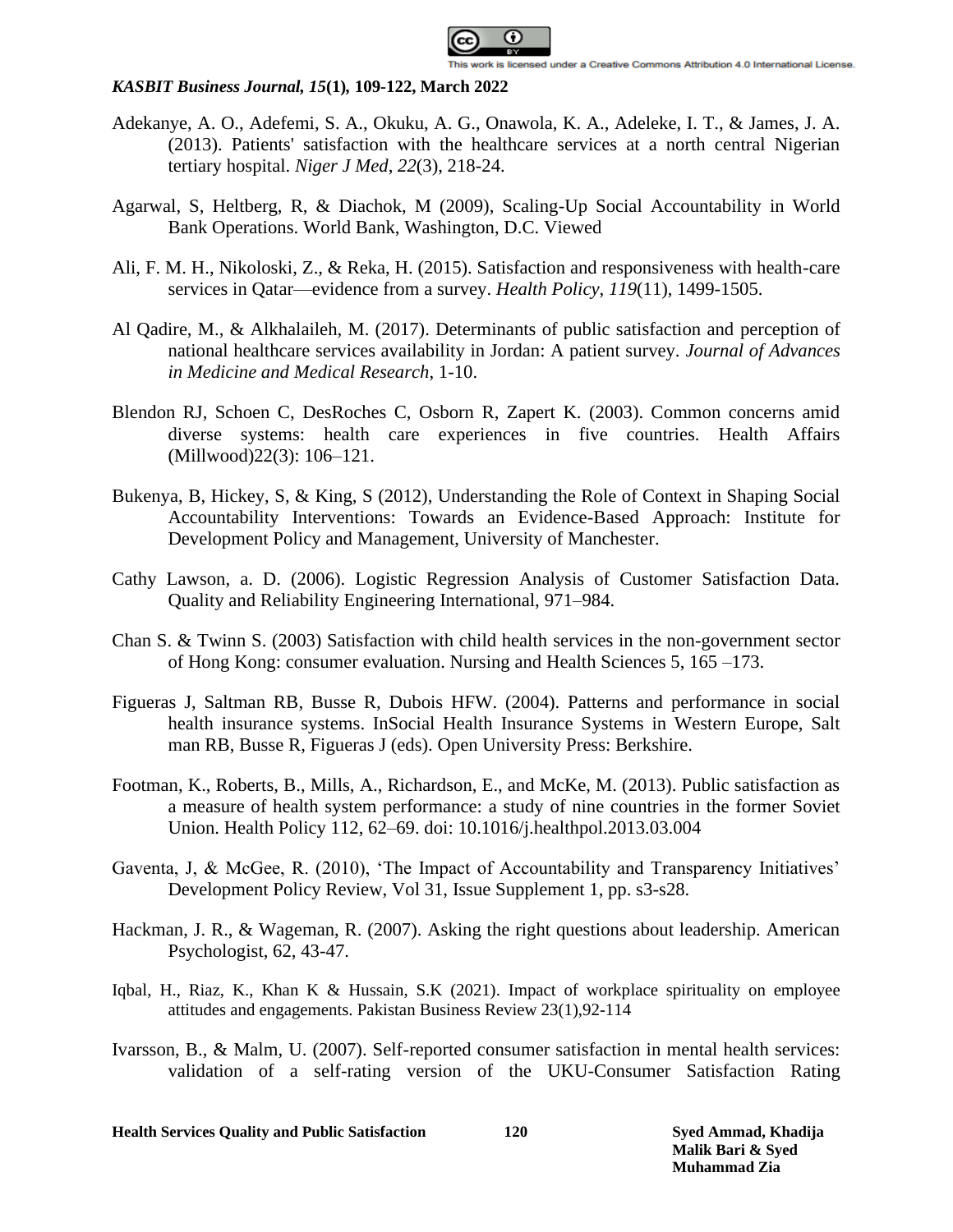

Scale. Nordic iournal of psychiatry, 61(3), 194–200. <https://doi.org/10.1080/08039480701352488>

- Jiang, L., Gan, C., Kao, B., Zhang, Y., Zhang, H., & Cai, L. (2009). Consumer satisfaction with public health care in China. Journal of Social Sciences, 5(3), 223-235,
- Khan, k., Hussainy, S.K., & Iqbal, Y. (2017). Cause effect, and remdies in conflict management the Sout East Asian Journal of Management
- Khan., Hussainy, S.K., Khan, A. (2017). The applications, advantages and challenges in the implementation of HRIS in Pakistan perspective, VINE Journal of Information and Knowledge Management Systems.
- Kim DW, Park CM. (2002). An analysis of determinants of quality of public health service and satisfaction of customer. Local Government Studies 14(4): 1–20 (Korean).
- Lazarevik, V., & Kasapinov, B. (2015). Predictors of patients' satisfaction with health care services in three Balkan countries (Macedonia, Bulgaria and Serbia): a cross country survey. *Acta Informatica Medica*, *23*(1), 53.
- Lee, S-y, Suh NK, Song J-K. (2009). Determinants of public satisfaction with the National Health Insurance in South Korea. International Journal of Health Planning and Management 2009; 24:131–46.
- Lee SH, Kim JI, Cho WH, Lee JJ. (1998). A study on the patient satisfaction survey at the general hospital in Korea. Journal of Korean Society of Quality Assurance in Health Care 5(1): 7–18 (in Korean).
- Ma S, Sood N. (2008), A Comparison of the Health Systems in China and India. Rand Corporation: CA, USA.
- Malena, C, Forster, R, & Singh, J (2004), Social Accountability: An Introduction to the Concept and Emerging Practive', Social Development Papers, Participation and Civic Engagement. Paper No. 76. The World Bank, Washington DC.
- Munro, N., & Duckett, J. (2016). Explaining public satisfaction with health-care systems: Findings from a nationwide survey in China. Health Expectations, 19(3), 654–666. doi.org/10.1111/hex.12429
- [Nascimento, L.M., Cousineau, M.R. An Evaluation of Independent Consumer Assistance](file:///D:/ammad/Projects/Core_AERC/Health_satisfaction/Nursing_Health/Nascimento,%20L.M.,%20Cousineau,%20M.R.%20An%20Evaluation%20of%20Independent%20Consumer%20Assistance%20Centers%20on%20Problem%20Resolution%20and%20User%20Satisfaction:%20the%20Consumer%20Perspective(2005). Journal%20of%20Community%20Health 30, 89–106.%20https:/doi.org/10.1007/s10900-004-1094-8)  [Centers on Problem Resolution and User Satisfaction: the Consumer Perspective](file:///D:/ammad/Projects/Core_AERC/Health_satisfaction/Nursing_Health/Nascimento,%20L.M.,%20Cousineau,%20M.R.%20An%20Evaluation%20of%20Independent%20Consumer%20Assistance%20Centers%20on%20Problem%20Resolution%20and%20User%20Satisfaction:%20the%20Consumer%20Perspective(2005). Journal%20of%20Community%20Health 30, 89–106.%20https:/doi.org/10.1007/s10900-004-1094-8) (2005). Journal of Community Health 30, [89–106. doi.org/10.1007/s10900-004-1094-8](file:///D:/ammad/Projects/Core_AERC/Health_satisfaction/Nursing_Health/Nascimento,%20L.M.,%20Cousineau,%20M.R.%20An%20Evaluation%20of%20Independent%20Consumer%20Assistance%20Centers%20on%20Problem%20Resolution%20and%20User%20Satisfaction:%20the%20Consumer%20Perspective(2005). Journal%20of%20Community%20Health 30, 89–106.%20https:/doi.org/10.1007/s10900-004-1094-8)
- Nketiah-Amponsah Edward and Ulrich Hiemenz.(2009), Determinants of consumer satisfaction of health care in ghana: does choice of health care provider matter? Global Journal of Health Science, 1(2):p50.